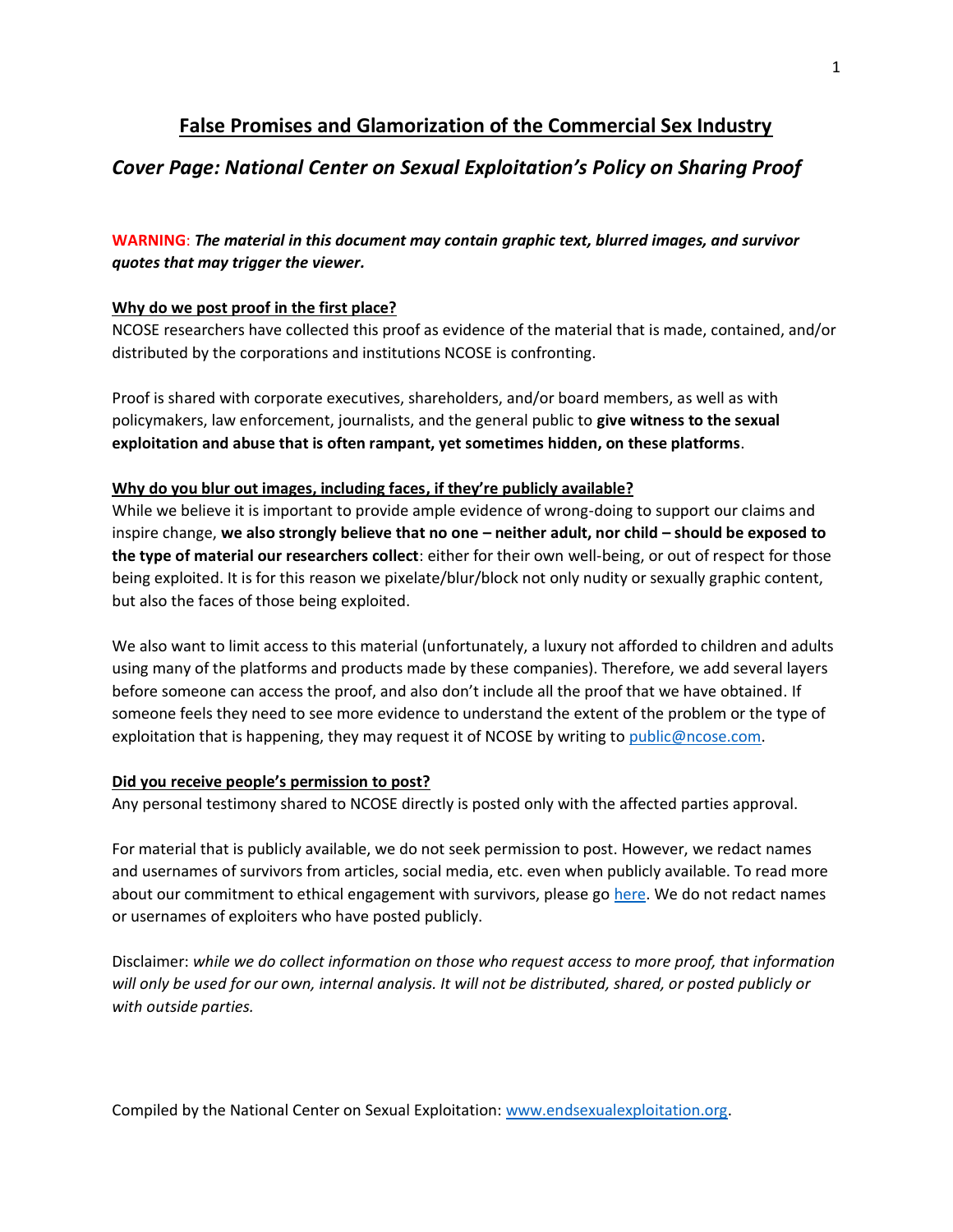OnlyFans glamorizes the commercial sex industry and offers false promises of fast cash and fame. This has resulted in many people engaging in the commercial sex industry who otherwise may not have and who are doing so without understanding all the risks involved.

OnlyFans promises easy money to new and amateur creators with their slogan: *["Anyone can](https://onlyfans.com/how)  [earn](https://onlyfans.com/how)*." They declare on their [website](https://onlyfans.com/how) that earnings could be between \$1,499 and \$7,495 per month. In reality, [the average content creator makes only \\$151 per month.](https://thesmallbusinessblog.net/onlyfans-statistics/#OnlyFans_Demographics_in_2022) 

You could earn between \$1,499 and \$7,495 per month\* \*Based on estimate of between 1% and 5% of your followers subscribing. Earnings figure does not include income from tips and Paid messages.

OnlyFans normalizes the commercial sex industry by intentionally blurring the lines between mainstream social media and commercial sex. For example, on their website they say: "If you use social media and produce your own content, you should be using OnlyFans."



Furthermore, OnlyFans' referral system sets up a type of "pyramid scheme" or multi-levelmarketing scheme where creators are incentivized to recruit other creators, since they then profit up to 5% of the new creator's earnings. This means that some OnlyFans creators have a vested interest in making the life seem more glamorous than it is and to flood social media with these messages.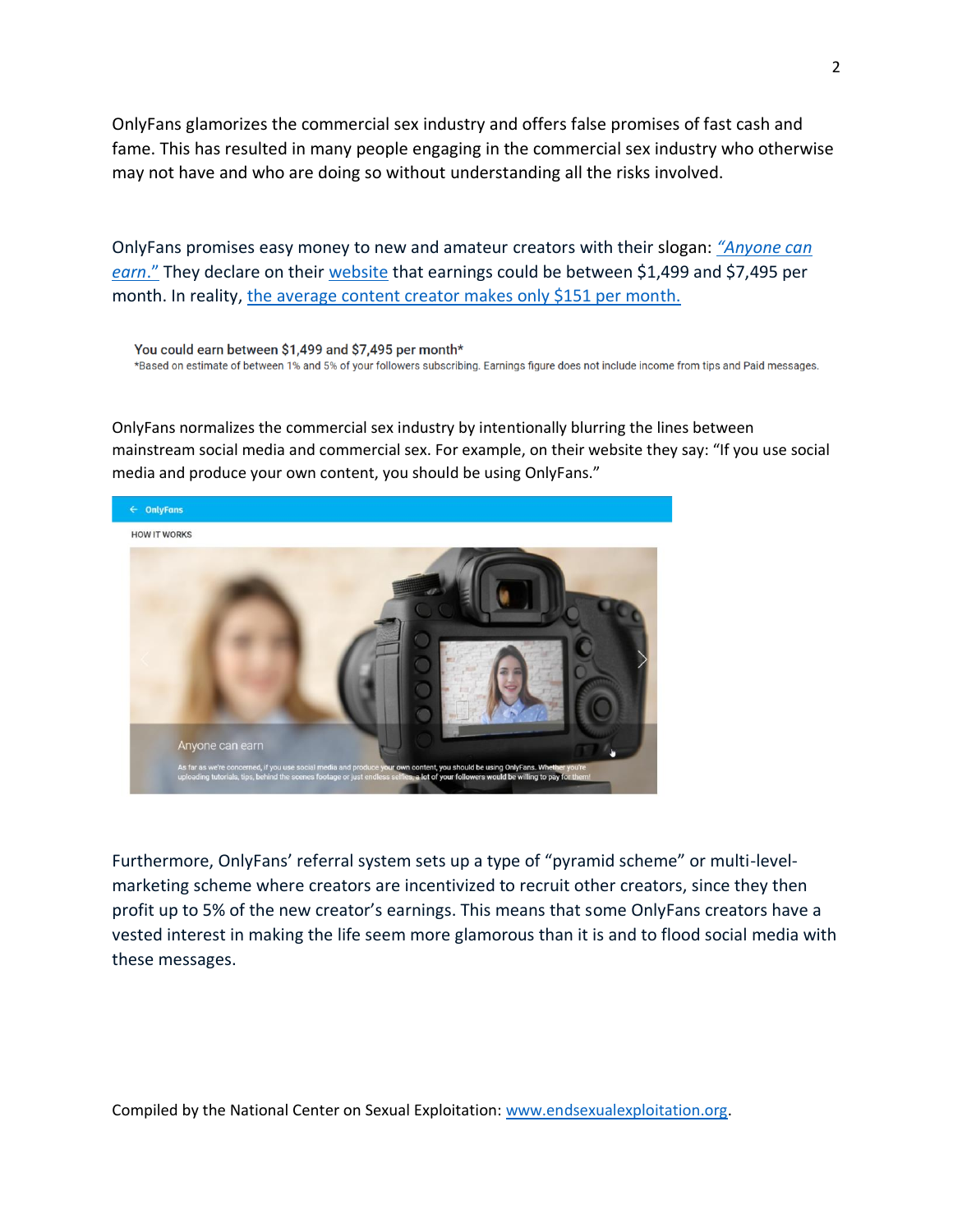

### ["A college OnlyFans creator says sex work isn't the best creative outlet",](https://www.hercampus.com/wellness/college-onlyfans-creator/) February 2022, Her Campus

This article details how a 19 year old named Gabrielle Castro tried OnlyFans because of the glamorization on social media and in pop culture, but didn't know what she was getting into and experienced unexpected negative consequences.

- Castro explains how the only narrative available is white-washed, glamorized "hype" about OnlyFans, but no real information about what she would be getting herself into:
	- $\circ$  "Castro scoured Twitter and YouTube for tutorials, hidden threads, and any evidence that would provide insight on the secret life of an OnlyFans performer. She found information about how to start an account and encountered dozens of influencers who claimed to be making bank off of their content. However, much to Castro's dismay, details about the actual OnlyFans experience were few and far between — and she soon realized that the internet was making sex work sound much easier than it actually was.
	- $\circ$  "I was seeing all the hype around making money off of OnlyFans, but I really didn't know what to expect," she says. "There's no way to really prepare for the interaction aspect of it. You have no idea what you're going to be in for."
- Castro also explains how, consistent with the mainstream narrative, she expected OnlyFans would be empowering for her and help her express herself sexually, but that was not her experience at all.
	- $\circ$  "[A]II Castro wanted to do was use OnlyFans to share her passion for feminine sensual expression. She thought people would connect with the way she viewed her individual photos: divine, strong, and confident. However, because it was so easy to access any nudes at any time, people saw her through a pornographic lens. Her artistic approach was quickly disregarded by her viewers, and after a while, Castro herself."
	- "She would receive requests from subscribers wanting her to wear erotic outfits or reenact pornographic films . . . 'People would ask me to wear a specific outfit, or wear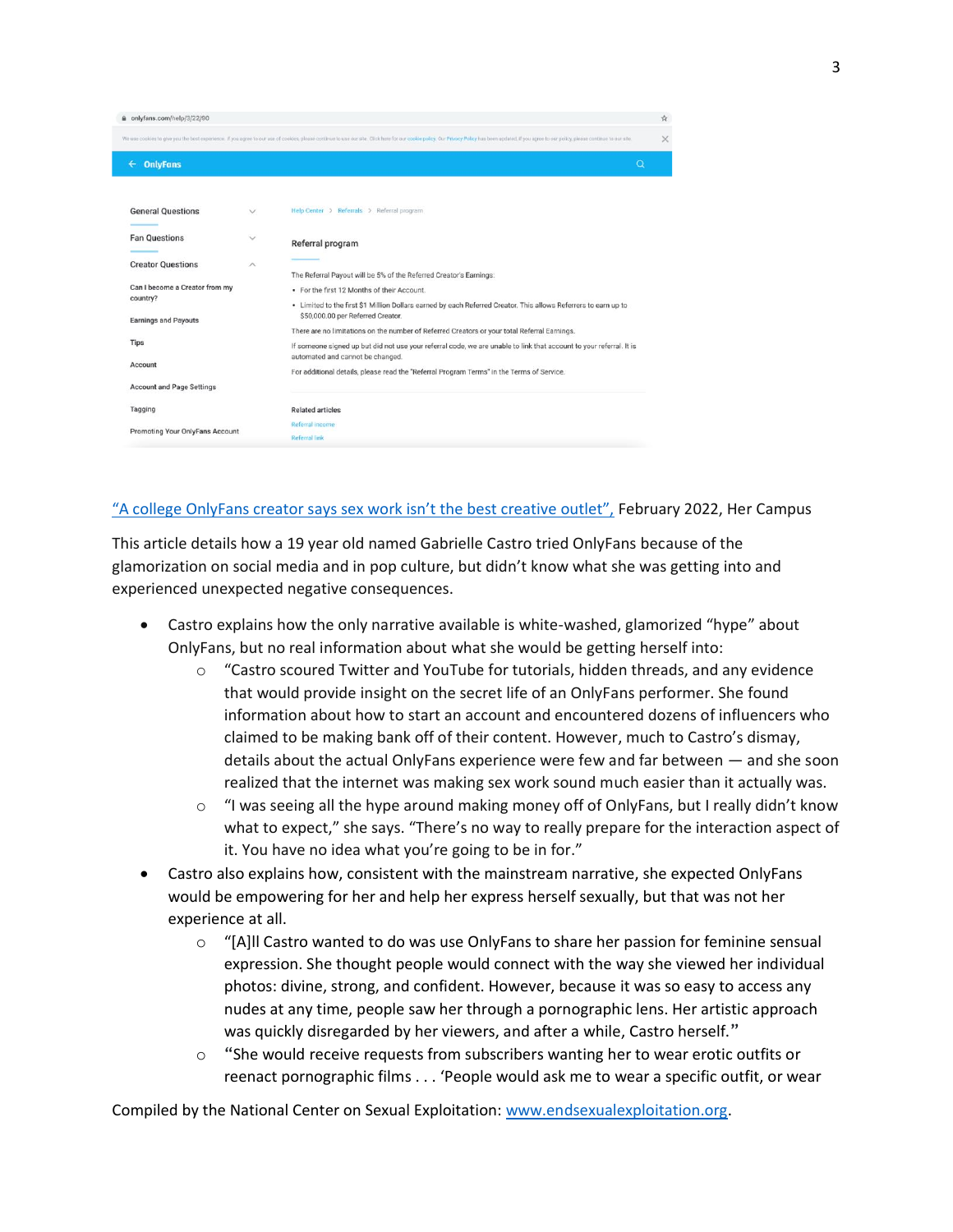my hair a specific way, and I would comply, but I didn't want to do anything like that. There was no creative outlet for me. Just because I take pictures that people find sexual and feel 'turned on' by that doesn't mean I have to play the part of their fantasy, which I felt like I had to do on OnlyFans,' says Castro."

- Castro speaks to how OnlyFans was harming not only her romantic relationship, but was also getting in the way of subscribers pursuing authentic romantic connections.
	- $\circ$  "At the time, Castro was also in a committed relationship. And although Castro shares that her partner has always been supportive of her OnlyFans journey — and that he would even help take her photos for the account — she recalls how her new side hustle began subtly impacting her relationship dynamic. 'I felt like I was being unfaithful,' she says. 'I had to entice these other guys and talk to them a certain way. It made our relationship a little weird. It made us drift apart a little bit.'"
	- $\circ$  "OnlyFans also impacted her interest in intimacy. 'Because of the amount of sexual energy I was putting into the photos and all these different guys, I felt like I didn't really want to actually partake in sex with my boyfriend,' she says. 'I was so drained from the sexual interaction I was constantly forced to have.'"
- Castro speaks to the uncomfortable blur that started happening between her "work" and personal life:
	- $\circ$  "This one guy at college approached me and said, 'Do you want to f\*ck? Can you come over and f\*ck me?'" she says….Ever since joining OnlyFans, she felt overwhelmingly sexualized by everyone she came in contact with. She was paranoid into thinking about who was *truly* subscribing to her account. The fact that she didn't have control over who viewed her content scared her into overanalyzing the actions and words of her classmates, professors, or even people at family gatherings. "I put myself at risk and made myself really vulnerable when I never even had to in the first place."
	- $\circ$  The reality became clear when Castro had an unsettling interaction with someone at a family gathering, and realized that the boundaries between life and work were becoming more blurred every day. "I had this feeling in my chest, like, 'Oh my God, what if he could be one of the people that subscribes to me?' And I'm knowingly talking to this person and I have no idea. Subscribers could be my age or 50, so it was just creepy."
- Castro speaks about the exaggerated promises of easy money
	- $\circ$  "At first glance, OnlyFans might seem like a relatively easy way to make money... seeing celebrities like [Bella Thorne make \\$1 million in 24 hours](https://www.vulture.com/2020/08/belly-thorne-onlyfans-scam-explained.html) — while scamming 1.5 million lesser-known OnlyFans creators in the process — can be misleading. However, Castro quickly learned that generating an income on the platform isn't easy — and if you're not an influencer with millions of followers, it can take extensive effort to pay off."
	- o "I made \$3,000 in six months."
	- $\circ$  "[H]er discomfort grew when she noticed that many of her subscribers were craving a genuine romantic connection with someone, AKA [the Girlfriend Experience.](https://www.esquire.com/lifestyle/sex/videos/a49293/sex-workers-explain-girlfriend-experience/).. 'Some guys were like, 'Can we just pretend to be something?' It made me feel so sad. I really wanted them to go out and find a real, genuine connection.'"
- Castro speaks to the overall negative effect on her mental health: